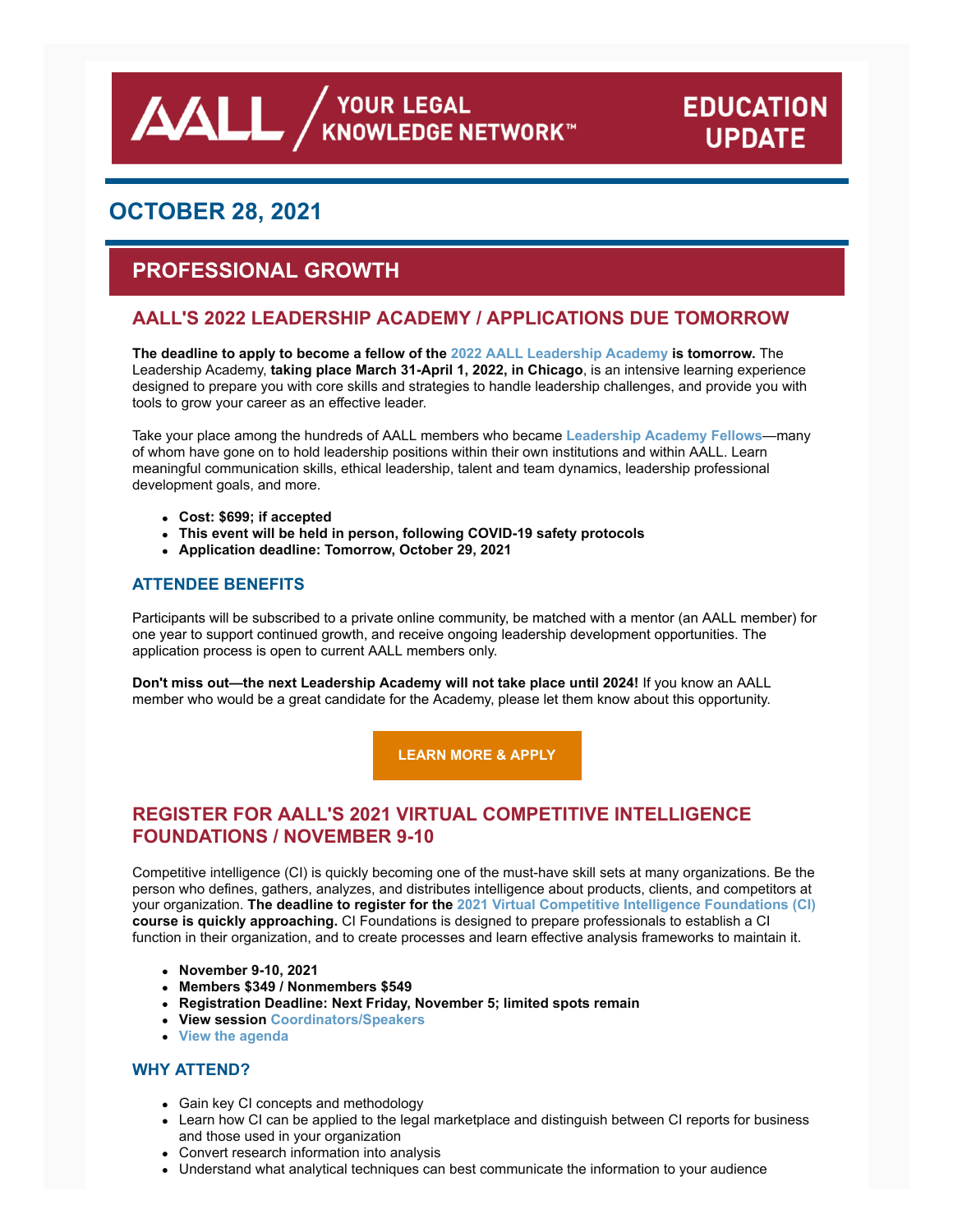- Be able to establish, organize, and implement a CI function at your organization
- Discuss ways to align your CI practice with your organization's goals
- Identify the types of analysis that translate to your organization's opportunities and growth
- Integrate CI into strategic practice and goals

**[LEARN MORE & REGISTER](https://elearning.aallnet.org/products/aall-2021-virtual-competitive-intelligence-foundations?utm_source=Website&utm_medium=Banner&utm_id=Website)**

### **AALL MEMBER BENEFIT / DREXEL UNIVERSITY TUITION SAVINGS**

Through an exclusive partnership, AALL members and their immediate family members are eligible for a 10-40 percent tuition savings on Drexel University's online degree and certificate programs, including a 25 percent tuition savings on Drexel's online MS in Library and Information Science program.

#### **FEATURED PROGRAMS**

- MS in Library and Information Science
- MS in Information Systems
- Advanced Certificate in Information Studies and Technology

AALL encourages all members to take advantage of this valuable resource offered to you as a member benefit.

#### **[LEARN MORE & APPLY FOR FREE](https://www.aallnet.org/careers/about-the-profession/education/drexeluniversity/)**

# **ANNUAL MEETING**

### **PROPOSE A PROGRAM FOR THE 2022 AALL ANNUAL MEETING & CONFERENCE / DUE NOVEMBER 30**

Contribute to and help advance the legal information profession while positioning yourself as a thought leader by **[submitting a program or workshop proposal](https://proposals.aallnet.org/) for the [2022 AALL Annual Meeting & Conference—](https://www.aallnet.org/conference/) Advancing Justice for All—to be held July 16-19, 2022, in Denver, Colorado**.

We are currently planning an engaging, in-person Conference in Denver, but proposers will be asked to [indicate whether their program could be offered virtually as well. Please go through the](https://www.aallnet.org/conference/resources/proposing-a-program/developing-a-great-proposal/) **quick guide for getting started**, explore additional **[resources for program proposers](https://www.aallnet.org/conference/resources/proposing-a-program/)** (including the **must-have program topics** identified by AALL members), and use the online **[Program and Workshop Proposal Collection si](https://www.aallnet.org/conference/resources/proposing-a-program/must-program-topics/)[te](https://proposals.aallnet.org/)** to develop your proposal. AALL remains committed to ensuring a dynamic and diverse lineup of programs designed to meet your needs. We look forward to seeing your proposals.

Do you have a great program topic in mind, but are wondering what makes a strong proposal? Or do you have [general questions about the proposal process itself? Be sure to register for next Tuesday's "](https://elearning.aallnet.org/products/virtual-coffee-chat-proposing-a-program-for-aall-2022)**AALL Virtual Coffee Chat: Proposing a Program for AALL 2022**."

**[SUBMIT A PROPOSAL](https://proposals.aallnet.org/)**

# **GRANTS & SCHOLARSHIPS**

### **AALL/BLOOMBERG LAW CONTINUING EDUCATION GRANT / APPLICATIONS DUE TOMORROW**

Does your chapter, special interest section, committee, or caucus have an educational event that needs funding? If so, apply for an **[AALL/Bloomberg Law Continuing Education Grant](https://www.aallnet.org/education-training/grants/cpe-program-grants/)**. Grant requests are accepted at various times throughout the year. **The next deadline for grant applications is tomorrow.**

**APPLY FOR AN AALL LEXISNEXIS RESEARCH GRANT BY DECEMBER 1**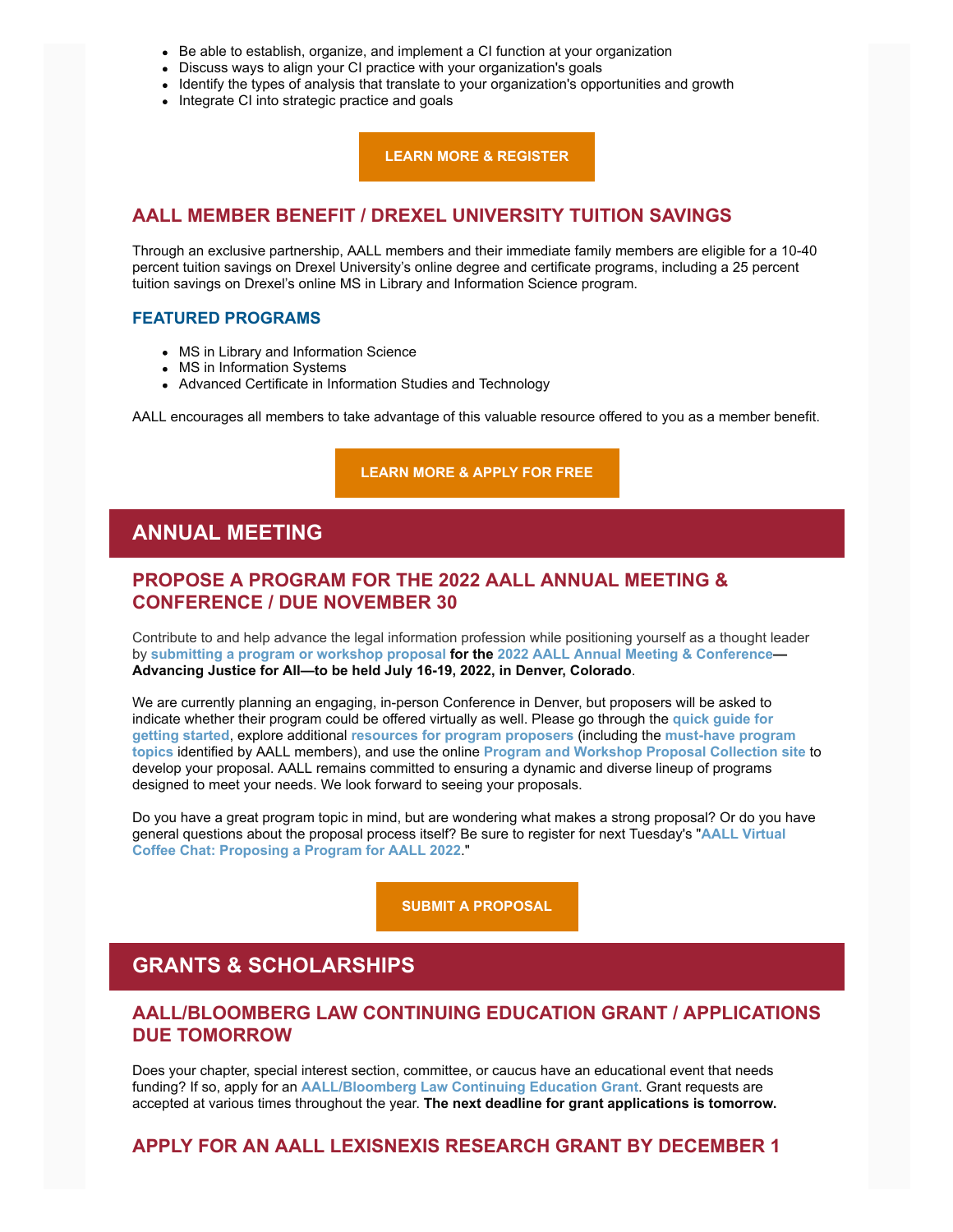**The [AALL LexisNexis Research Grant Jury](https://www.aallnet.org/about-us/who-we-are/committees-juries/lexisnexis-research-grant-jury/) is accepting applications through December 1** for grants from the **[AALL Research Fund \(An Endowment Established by LexisNexis\)](https://www.aallnet.org/education-training/grants/research-grants/)**. The jury may allocate \$5,000 between one or more applicants seeking funding for research that advances **AALL's Research Agenda**[, which seeks to stimulate "a diverse range of scholarship related to and supportive of the profe](https://www.aallnet.org/education-training/grants/research-grants/research-agenda/)ssion of law librarianship."

Established in July 2000, the grant funds research projects that create, disseminate, or use legal and libraryrelated information. For inspiration, **[review the list of topics awarded grants in past years](https://www.aallnet.org/education-training/grants/research-grants/)** and explore the 16 broad research topics outlined in AALL's Research Agenda. If you have a research project that may benefit from this grant, **[review the complete guidelines](https://www.aallnet.org/education-training/grants/research-grants/)** and **[apply](https://www.aallnet.org/wp-content/uploads/2021/10/aall-grant-researchfund.pdf)**. As the guidelines state, the research should be completed within one year and the final product published. **Grants will be awarded and announced by the end of December.**

#### **[LEARN MORE & APPLY](https://www.aallnet.org/education-training/grants/research-grants/)**

# **LEADER IN YOU**

Each month the Leadership Development Committee will highlight a librarian leader and ask them a few questions about their leadership journey.

#### **Ben Keele**

#### **Associate Director & Lecturer in Law Indiana University Robert H. McKinney School of Law**

#### **What does leadership mean to you?**

I think of leadership quite broadly as actions moving a group of people toward achieving shared goals. We could unpack the concept for some time, but one of the most important aspects of leadership is trust. When I am coordinating colleagues' work on a project, they are trusting me to have a plan and to



respect their contributions. Likewise, I am trusting them to fulfill their responsibilities and respect what I am offering to the project.

#### **What advice would you give someone going into a leadership position for the first time?**

I would suggest that time spent listening to your co-workers and asking questions about their roles and their thoughts about the organization is generally worthwhile. I have asked questions, even when it hurt my pride a bit because I felt I should have already known the answers, and it was virtually always beneficial. Reminding myself to ask questions and listen before making decisions also helps keep me from rushing a decision. Most of the leadership mistakes I have made trace back to proceeding faster than I needed to.

#### **How do you help others develop their leadership skills?**

I developed as a leader when my colleagues gave me opportunities to lead in discrete, bounded projects. I delegate responsibility for pieces of work to others and empower them to use their expertise and judgement. It is especially important to delegate more desirable, higher-profile work because it provides opportunities for growth in ability and reputation.

#### **Is there a particular AALL product/program/article that was especially helpful for you as you developed as a leader?**

I have participated in both the **[AALL Leadership Academy](https://www.aallnet.org/education-training/in-person-programs-seminars/leadership-academy/)** and **[Management Institute](https://www.aallnet.org/education-training/in-person-programs-seminars/management-institute/)**. Both programs were excellent and helped me improve as a manager and collaborator. So much of leadership requires communication, and both programs helped me become more intentional and effective with my written, verbal, and non-verbal communication.

#### **How has your leadership style developed or evolved during this time of constant change?**

A lesson I have taken from the past few years is that we (legal information professionals and much of American society) have allowed ourselves too little spare time and energy for when something does not go according to plan. I'm working to build resilience, flexibility, and adaptability in myself. Thus far, I haven't intentionally focused on changing my leadership style, but if I am better able to cope with stressors, I expect that will make me a more capable leader.

Do you know a great leader? Recommend a leader for us to spotlight in the Leader in You column. Send your recommendation with a brief description of why you think they are a great leader to **[Julie Pabarja](mailto:julie.pabarja@lw.com)**, Chair, Leadership Development Committee.

# **COFFEE CHATS & WEBINARS**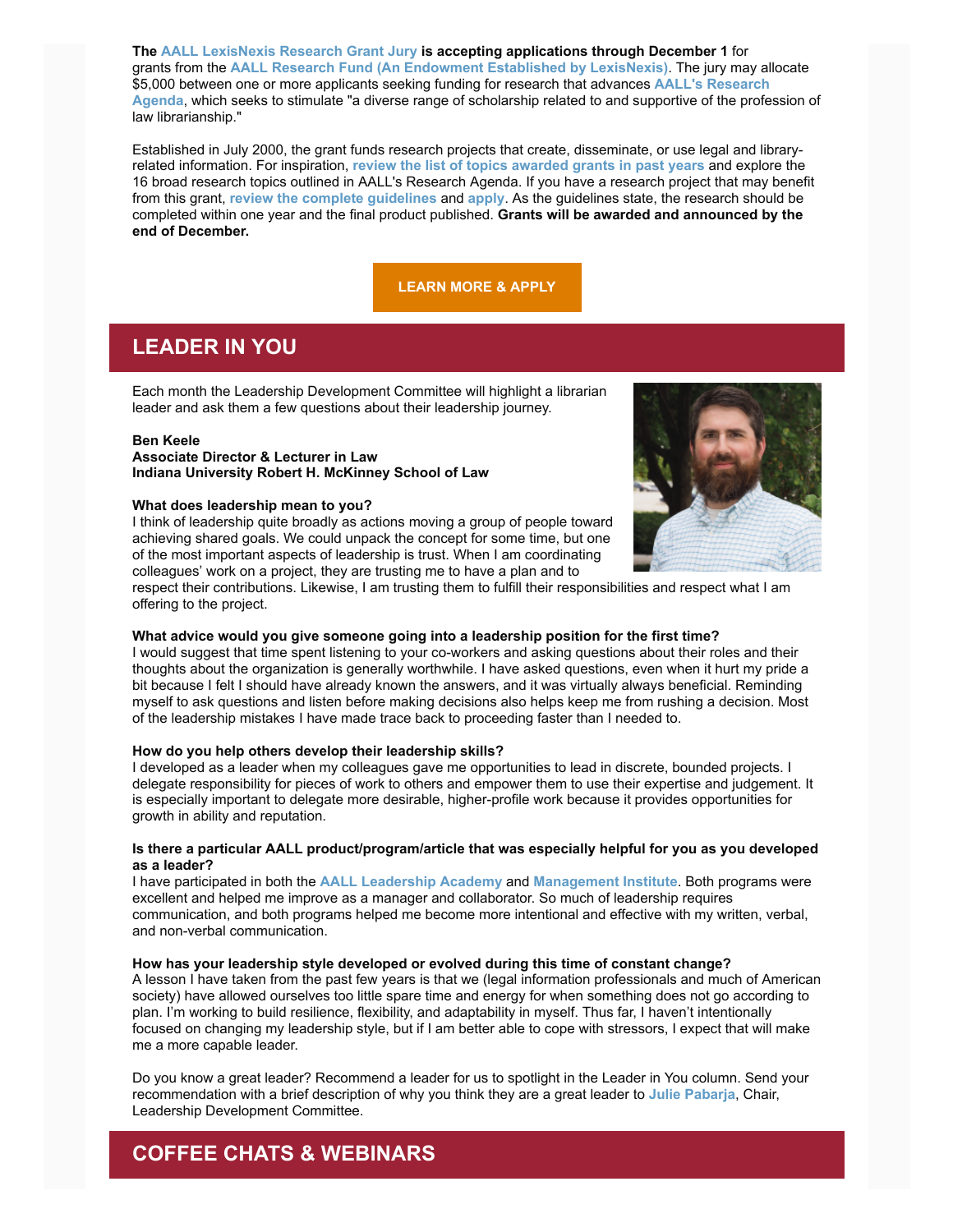

# **AALL VIRTUAL COFFEE CHAT: PROPOSING A PROGRAM FOR AALL 2022 / NOVEMBER 2**

The **[AALL 2022 call for proposals](https://www.aallnet.org/conference/resources/proposing-a-program/)** is open through November 30—do you have a great program topic in mind? Perhaps you are wondering what makes a strong proposal, or you have general questions about the proposal process itself. Or maybe you have a past

[experience to share that could benefit first-time proposers. Join Annual Meeting Program Committee Chair](https://www.aallnet.org/members_only/membership/IndividualFormPublicMembers/detail?id=2010017814F) **Joe Lawson** on **Tuesday, November 2 from 1:00 p.m. - 1:45 p.m. (CDT)** for an informal conversation about putting together fantastic program proposals for next year's conference.

**Cost: Free and open to AALL members only; space is limited.**

**[LEARN MORE & REGISTER](https://elearning.aallnet.org/products/virtual-coffee-chat-proposing-a-program-for-aall-2022)**

# **THE JANE SÁNCHEZ MEMORIAL LECTURE ON THE FUTURE OF LAW LIBRARIES AND LAW LIBRARIANSHIP / NOVEMBER 9**

The late Law Librarian of Congress and Deputy Librarian for Library Collections and Services **[Jane Sánchez](https://www.aallnet.org/wp-content/uploads/2018/04/SPECTRM_LEADER-PROFILE_MJ18.pdf)** worked to advance the Law Library of Congress by advocating for new initiatives that helped expand the Law Library of Congress' ability to assist patrons across the world. On **Tuesday, November 9 from 2:00 p.m. - 3:00 p.m. (CST)**, AALL and the Law Library of Congress will cosponsor a webinar to honor Jane's legacy by examining the future of law libraries and law librarianship with a panel of experts that draw on their experience as leaders in academic, government, and law firm libraries.

The discussion will be moderated by Law Librarian of Congress **[Aslihan Bulut](https://www.aallnet.org/members_only/membership/IndividualFormPublicMembers/detail?id=2010013B52A)**. Panelists include **Emily R. Florio**[, AALL immediate past president and senior research services manager at Hogan Lovells;](https://www.aallnet.org/members_only/membership/IndividualFormPublicMembers/detail?id=2010013FDDD) **[Kurt Carroll](https://www.aallnet.org/members_only/membership/IndividualFormPublicMembers/detail?id=2010015924D)**, chief of the Law Library of Congress Collections Services Division; **[David Mao](https://www.aallnet.org/members_only/membership/IndividualFormPublicMembers/detail?id=20100087051)**, chief operating officer of the Georgetown University Law Center and the former law librarian of Congress, deputy librarian of Congress, and acting librarian of Congress; **[Jennifer McMahan](https://www.aallnet.org/members_only/membership/IndividualFormPublicMembers/detail?id=2010015936F)**, deputy director of the United States Department of Justice Law Library; and **[Kim Nayyer](https://www.aallnet.org/members_only/membership/IndividualFormPublicMembers/detail?id=2010018B776)**, Edward Cornell Law Librarian, associate dean for library services, professor of the practice at Cornell Law School and Cornell University Library, and president of the Canadian Association of Law Libraries (CALL).

**Cost: Free and open to the public.**

**[LEARN MORE & REGISTER](https://loc.zoomgov.com/webinar/register/WN_WV--WcDKRpO-Q6L4NoGILA)**



# **THOMSON REUTERS PARTNER WEBINAR: A BETTER LEGAL NEWS EXPERIENCE: REUTERS LEGAL NEWS / NOVEMBER 16**

*Reuters Legal News (RLN)*, available now at no cost, offers award-winning business and market news alongside deep legal practice area content—and new opportunities for business development and client engagement. Join us **Tuesday, November 16 from 2:00**

**p.m. - 3:00 p.m. (CST)** to learn about *RLN's* onboarding portal and personalization features, and how to introduce your patrons to a legal news experience with business, market, and legal content, all in one place.

**Cost: Members - Free / Nonmembers - \$60**

**[LEARN MORE & REGISTER](https://elearning.aallnet.org/products/a-better-legal-news-experience-reuters-legal-news-thomson-reuters-partner-webinar)**



# **AALL VIRTUAL COFFEE CHAT: UNIVERSAL DESIGN PRINCIPLES IN YOUR WORKPLACE / NOVEMBER 17**

The Principles of Universal Design are defined as "The design of products and environments to be useable by all people, to the greatest extent possible, without the need for adaptation or specialized design." How are those principles applied in your library? Join us **Wednesday, November 17 from 3:00 p.m. - 3:45 p.m. (CST)** to share your

challenges, questions, and improvements during this informal conversation.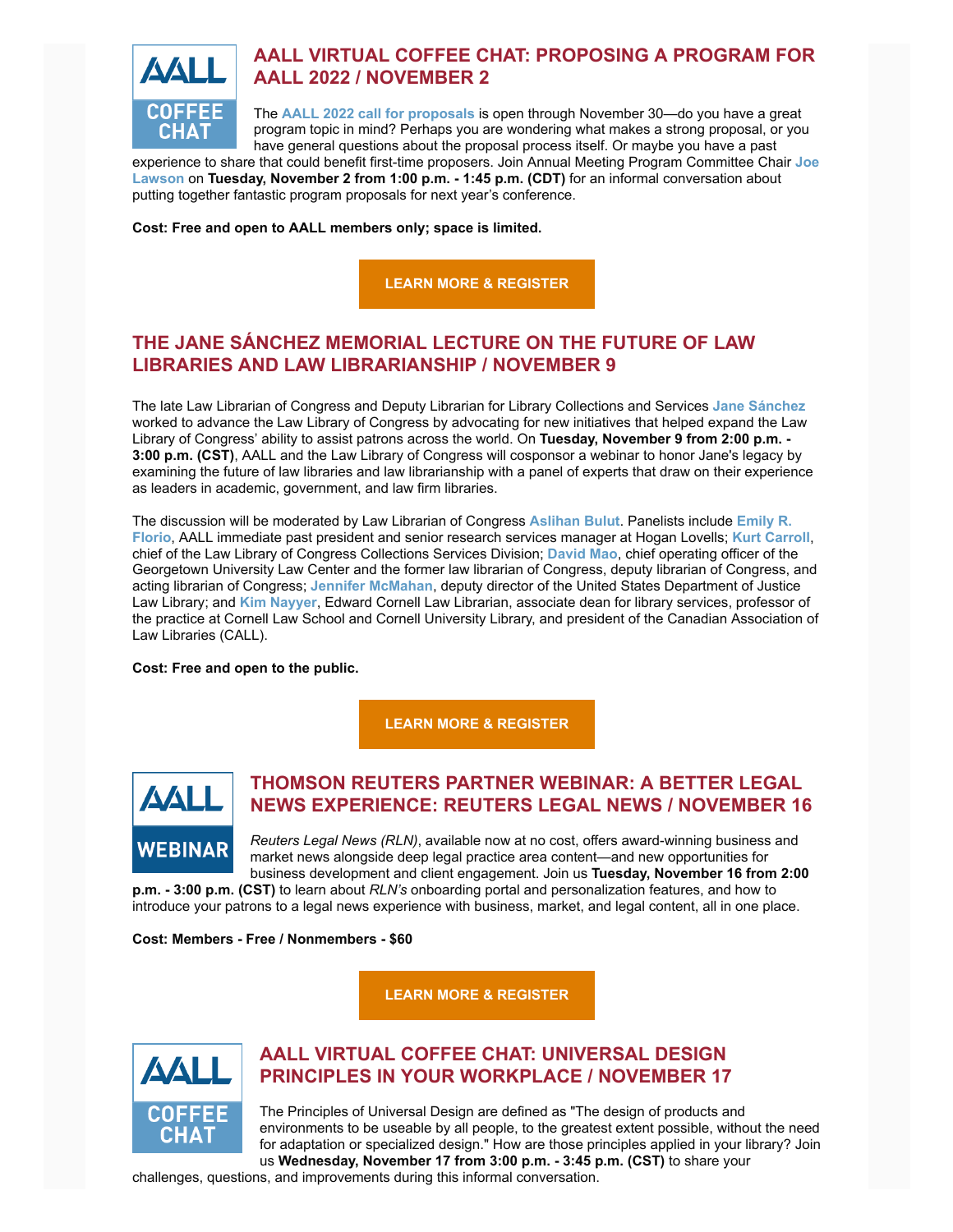**Cost: Free and open to AALL members only; space is limited.**

### **[LEARN MORE & REGISTER](https://elearning.aallnet.org/products/virtual-coffee-chat-universal-design-principles-in-your-workplace)**



### **LAW LIBRARIANS ARE TECH EXPERTS—WHETHER WE KNOW IT OR NOT / NOVEMBER 18**

Law librarians are constantly adopting new technology skills and enhancing existing ones but how often do they take stock of these skills? Join us **Thursday, November 18 from 11:00 a.m. - 12:00 p.m. (CST)** and learn how to use the skills law librarians already have to

boost teaching and reference services. In addition, learn how to improve current programs—from reference interviews to formal classroom instruction—and impress even the most tech-savvy administrator.

**Cost: Members - Free / Nonmembers - \$60**

**[LEARN MORE & REGISTER](https://elearning.aallnet.org/products/law-librarians-are-tech-expertswhether-we-know-it-or-not)**



# **AALL VIRTUAL COFFEE CHAT: UNPACKING THE U.S. NEWS & WORLD REPORT SURVEY QUESTIONS FOR LAW LIBRARIES / NOVEMBER 30**

In November, *U.S. News & World Report* will roll out the survey questions for its 2023 Best Law School rankings. A task force (including liaisons from SALLD, NELLCO, AALS, and

AALL) worked with *U.S. News & World Report* representatives to provide guidance and recommendations for [the questions relating to law school libraries. How will the 2023 questions impact your library?](https://www.aallnet.org/members_only/membership/IndividualFormPublicMembers/detail?id=20100146610) Join **Catherine Dunn**, AALL's liaison to the U.S. News Joint Task Force, and **[Todd Venie](https://www.aallnet.org/members_only/membership/IndividualFormPublicMembers/detail?id=2010015168B)**, who co-led the Data Testing & Education Working Group, on **Tuesday, November 30 from 3:00 p.m. - 3:45 p.m. (CST),** to learn more about this year's questions, the methodology of the rankings, and the recommendations of the Joint Task Force.

**Cost: Free and open to AALL members only; space is limited.**

**[LEARN MORE & REGISTER](https://elearning.aallnet.org/products/virtual-coffee-chat-unpacking-the-us-news-world-report-survey-questions-for-law-libraries)**



## **AALL VIRTUAL COFFEE CHAT: LEARN MORE ABOUT VOLUNTEERING FOR AALL / DECEMBER 7**

Interested in volunteering for an AALL committee or award jury? This informal conversation on **Tuesday, December 7 from 2:00 p.m. - 3:00 p.m. (CST),** moderated by President **[Diane Rodriguez](https://www.aallnet.org/members_only/membership/IndividualFormPublicMembers/detail?id=20100073E78)** and AALL President-Elect **[Elizabeth Adelman](https://www.aallnet.org/members_only/membership/IndividualFormPublicMembers/detail?id=2010010A8EE)**, is an opportunity for you to learn more about the volunteer process and how your contribution

impacts AALL and the legal information profession. You are invited to submit questions in advance to **[leadership@aall.org](mailto:leadership@aall.org)**.

**Cost: Free and open to AALL members only; space is limited.**

**[LEARN MORE & REGISTER](https://elearning.aallnet.org/products/virtual-coffee-chat-learn-more-about-volunteering-for-aall)**



# **THE MOTH, AALL LEADERSHIP EDITION: UNLEASH THE POWER OF STORYTELLING / DECEMBER 15**

This program will give a brief introduction to storytelling technique basics, and then have panelists share true stories as they remember them. Similar to The Moth podcast, anyone wishing to tell their story will need to pitch their idea, and the pitched stories need to relate to the theme of Leadership. Join us on **Wednesday, December 15 from 11:00 a.m. -**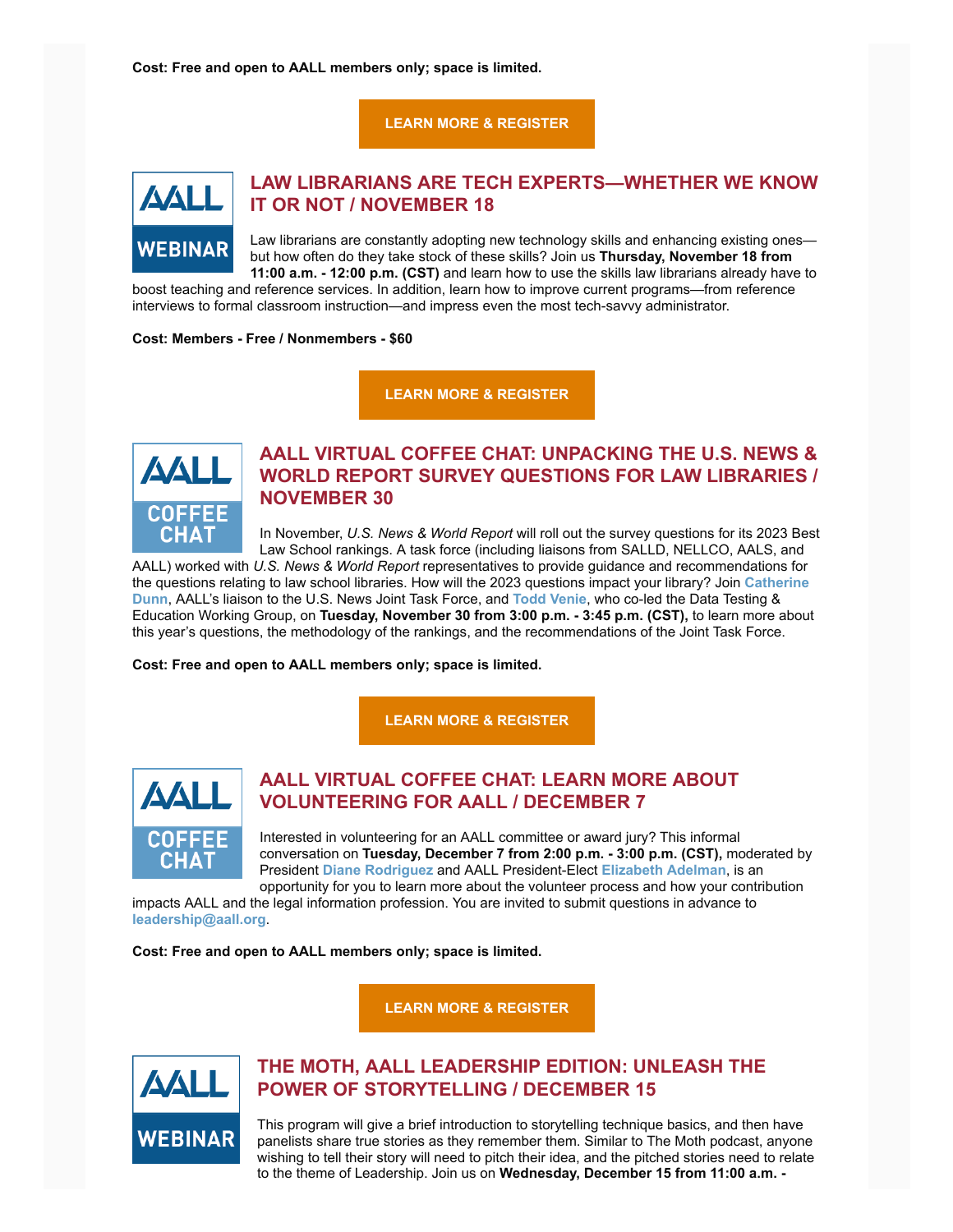**12:00 p.m. (CST)** to watch masterful storytelling in action, share in the collective wisdom around leadership, and hone the essential leadership skill of telling compelling, meaningful stories.

If you would like the chance to share your story, then pitch it to us! In 100 to 200 words, tell us about your Leadership story. (Please don't give us a cliff-hanger; you should summarize the whole story.) Great pitches will let us know what happened, what changed for you, and what was at stake. If it mattered to you, it will matter to us, too. Absolutely no storytelling or performance experience necessary. Bonus: **[Holly Riccio](https://www.aallnet.org/members_only/membership/IndividualFormPublicMembers/detail?id=20100046497)** and **[Carol](https://www.aallnet.org/members_only/membership/IndividualFormPublicMembers/detail?id=2010006275F) [Watson](https://www.aallnet.org/members_only/membership/IndividualFormPublicMembers/detail?id=2010006275F)** will be available to support you as you practice your story. **Pitches [should be submitted](https://ugeorgia.ca1.qualtrics.com/jfe/form/SV_8CvAlehki6gveJM) by November 1, and selected storytellers will be notified by November 8.**

**Cost: Members - Free / Nonmembers - \$60**

**[LEARN MORE & REGISTER](https://elearning.aallnet.org/products/the-moth-aall-leadership-edition-unleash-the-power-of-storytelling)**

### **QUICK LINKS**

**[AALL Events Calendar](https://www.aallnet.org/forms/MeetingCalendar/) | [AALL eLearning](https://elearning.aallnet.org/) | [AALL Education on AALLNET](https://www.aallnet.org/education-training/bok/) | AALL Body of Knowledge | [AALL COVID-19 Resources](https://www.aallnet.org/about-us/press-room/coronavirus/) | [AALL DEI Resources](https://www.aallnet.org/about-us/press-room/anti-racism-diversity-equity-inclusion/)**

# **ON-DEMAND LEARNING**

### **NEW! MICROLEARNING VIDEOS AVAILABLE ON AALL eLEARNING**

The **[Continuing Professional Education Committee](https://www.aallnet.org/about-us/who-we-are/committees-juries/continuing-professional-education-committee/)** has created a series of short videos on specific subjects of law. The most recent videos include a discussion around **[fair use](https://elearning.aallnet.org/products/aall-microlearning-video-series-fair-use)** legal doctrine and how to conduct a fair use analysis, and an **[instructional video](https://elearning.aallnet.org/products/aall-microlearning-video-series-comparing-redlined-versions-in-microsoft-word)** that teaches you how to compare two redlined documents using the Compare feature in Microsoft Word.

**[VIEW THE VIDEOS](https://elearning.aallnet.org/catalog#form_type=catalog-filter&page=1&webinar_type=0&product_type%5B%5D=2467&date%5Bstart%5D=&date%5Bend%5D=&keywords=&sort_by=new_to_old)**

## **TAKE YOUR BUDGETING SKILLS TO THE NEXT LEVEL / REGISTER FOR AALL'S SELF-PACED COURSE**

[Many of your colleagues have already registered for and completed AALL's self-paced course, "](https://elearning.aallnet.org/products/introduction-to-law-library-budgets-2)**Introduction to Law Library Budgets**." Don't miss out—learn the fundamental skills that will help you address important issues such as identifying and managing competing priorities, explaining day-to-day operations, and connecting financial resources to meet goals.

Developed by subject matter experts who are your colleagues and fellow members, this course will provide you with the skills you need to become more confident when it comes to making and maintaining a budget within your organization.

### **WHAT PARTICIPANTS ARE SAYING**

"I am new to the legal information field and this course was an excellent introduction on how to evaluate yearly costs and what questions to ask of management for future budgeting." – **Candy Good-Graupera; Librarian; Barley Snyder, LLC**

**Cost: Members \$99 / Nonmembers \$149**

**[LEARN MORE & REGISTER](https://elearning.aallnet.org/products/introduction-to-law-library-budgets-2)**

### **WEBINARS NOW AVAILABLE ON-DEMAND**

**[When ILLiad Becomes an Odyssey: Obtaining and Using Copyrighted Materials from Foreign](https://elearning.aallnet.org/products/when-illiad-becomes-an-odyssey-obtaining-and-using-copyrighted-materials-from-foreign-countries) Countries**